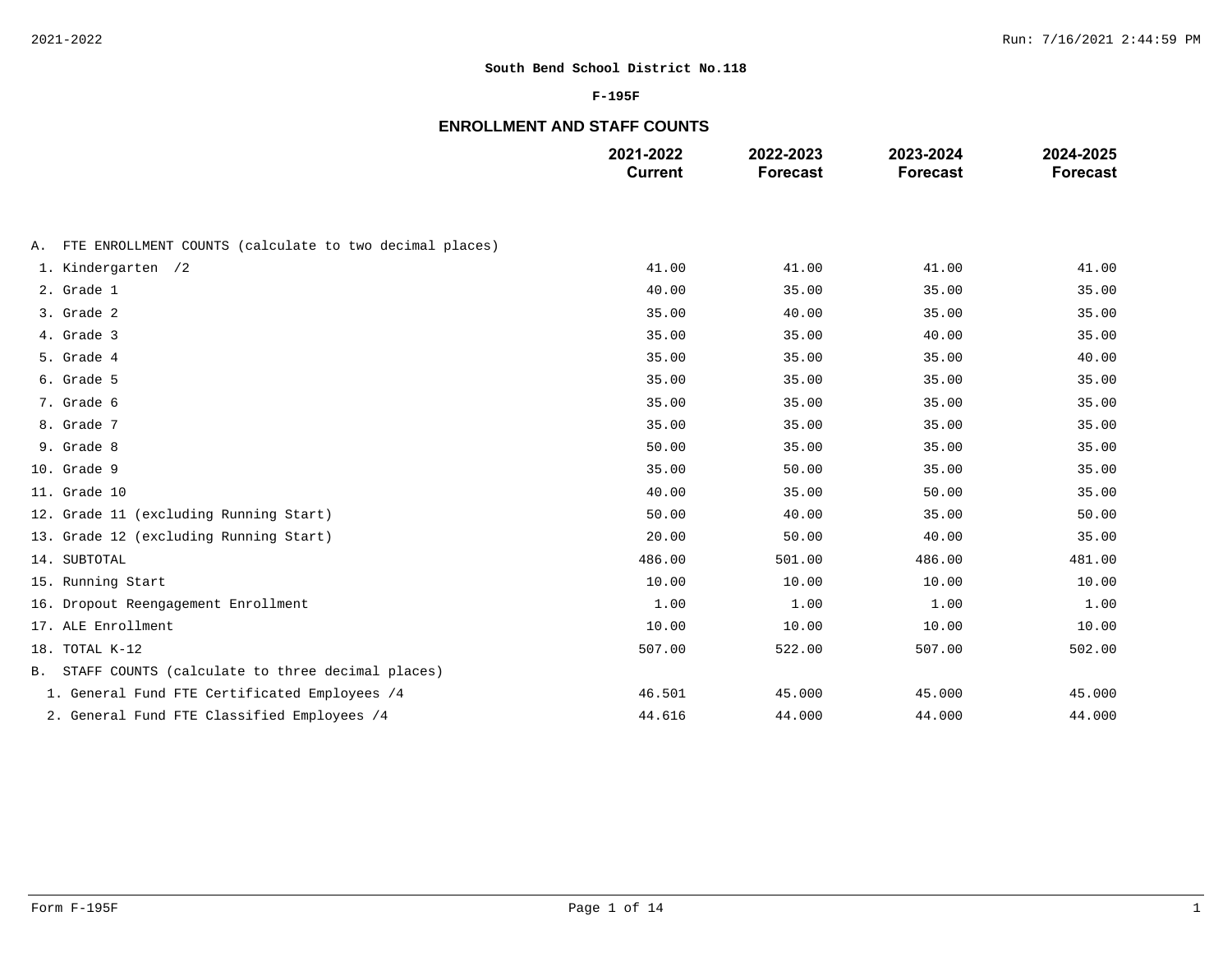### **F-195F**

# **SUMMARY OF GENERAL FUND BUDGET**

|                                                                                                                  | 2021-2022<br><b>Current</b> | 2022-2023<br><b>Forecast</b> | 2023-2024<br><b>Forecast</b> | 2024-2025<br><b>Forecast</b> |
|------------------------------------------------------------------------------------------------------------------|-----------------------------|------------------------------|------------------------------|------------------------------|
|                                                                                                                  |                             |                              |                              |                              |
| REVENUES AND OTHER FINANCING SOURCES                                                                             |                             |                              |                              |                              |
| 1000<br>Local Taxes                                                                                              | 515,397                     | 525,000                      | 525,000                      | 600,000                      |
| 2000<br>Local Nontax Support                                                                                     | 2,213,999                   | 2,280,419                    | 2,348,832                    | 2,419,296                    |
| 3000<br>State, General Purpose                                                                                   | 5,512,897                   | 5,678,284                    | 5,848,632                    | 6,024,091                    |
| 4000<br>State, Special Purpose                                                                                   | 2,899,118                   | 2,986,092                    | 3,075,674                    | 3,167,945                    |
| 5000<br>Federal, General Purpose                                                                                 | $\Omega$                    | ∩                            | $\Omega$                     | 0                            |
| Federal, Special Purpose<br>6000                                                                                 | 2,859,393                   | 850,000                      | 900,000                      | 900,000                      |
| 7000<br>Revenues from Other School Districts                                                                     | $\mathbf 0$                 | $\mathbf 0$                  | $\mathbf 0$                  | $\mathsf 0$                  |
| 8000<br>Revenues from Other Entities                                                                             | 86,215                      | 88,801                       | 86,215                       | 85,353                       |
| Other Financing Sources<br>9000                                                                                  | $\Omega$                    | $\Omega$                     | $\Omega$                     | $\mathbf 0$                  |
| TOTAL REVENUES AND OTHER FINANCING SOURCES<br>Α.                                                                 | 14,087,019                  | 12,408,596                   | 12,784,353                   | 13,196,685                   |
| <b>EXPENDITURES</b>                                                                                              |                             |                              |                              |                              |
| Reqular Instruction<br>00                                                                                        | 4,099,522                   | 4,304,498                    | 4,433,633                    | 4,522,306                    |
| Federal Special Purpose Funding<br>10                                                                            | 1,785,921                   | $\mathbf 0$                  | $\mathbf 0$                  | $\mathbf 0$                  |
| Special Education Instruction<br>20                                                                              | 1,167,571                   | 1,225,950                    | 1,262,728                    | 1,287,983                    |
| Vocational Education Instruction<br>30                                                                           | 290,755                     | 305,293                      | 314,452                      | 320,741                      |
| Skill Center Instruction<br>40                                                                                   | $\mathbf 0$                 | $\Omega$                     | $\Omega$                     | $\Omega$                     |
| 50 and 60   Compensatory Education Instruction                                                                   | 1,904,970                   | 2,000,219                    | 2,060,225                    | 2,101,430                    |
| Other Instructional Programs<br>70                                                                               | 1,975,384                   | 2,074,153                    | 2,136,378                    | 2,179,105                    |
| Community Services<br>80                                                                                         | 193,146                     | 202,803                      | 208,887                      | 213,065                      |
| Support Services<br>90                                                                                           | 2,093,813                   | 2,198,504                    | 2,264,459                    | 2,309,748                    |
| TOTAL EXPENDITURES<br>Β.                                                                                         | 13,511,082                  | 12,311,420                   | 12,680,762                   | 12,934,378                   |
| OTHER FINANCING USES--TRANSFERS OUT (G.L.536) 1/<br>C.                                                           | 689,808                     | 250,000                      | 250,000                      | 250,000                      |
| OTHER FINANCING USES (G.L.535) 2/<br>D.                                                                          | $\mathbf 0$                 | $\mathbf 0$                  | $\mathbf 0$                  | $\mathbf 0$                  |
| EXCESS OF REVENUES/OTHER FINANCING SOURCES OVER (UNDER)<br>Е.<br>EXPENDITURES AND OTHER FINANCING USES (A-B-C-D) | $-113,870$                  | $-152,824$                   | $-146, 409$                  | 12,307                       |
| BEGINNING FUND BALANCE                                                                                           |                             |                              |                              |                              |
| G.L.810 Restricted for Other Items                                                                               | $\mathbf 0$                 | 0                            | $\mathbf 0$                  | $\Omega$                     |
| G.L.815 Restricted for Unequalized Deductible Revenue                                                            | $\mathbf 0$                 | $\mathbf 0$                  | $\mathbf 0$                  | $\mathbf 0$                  |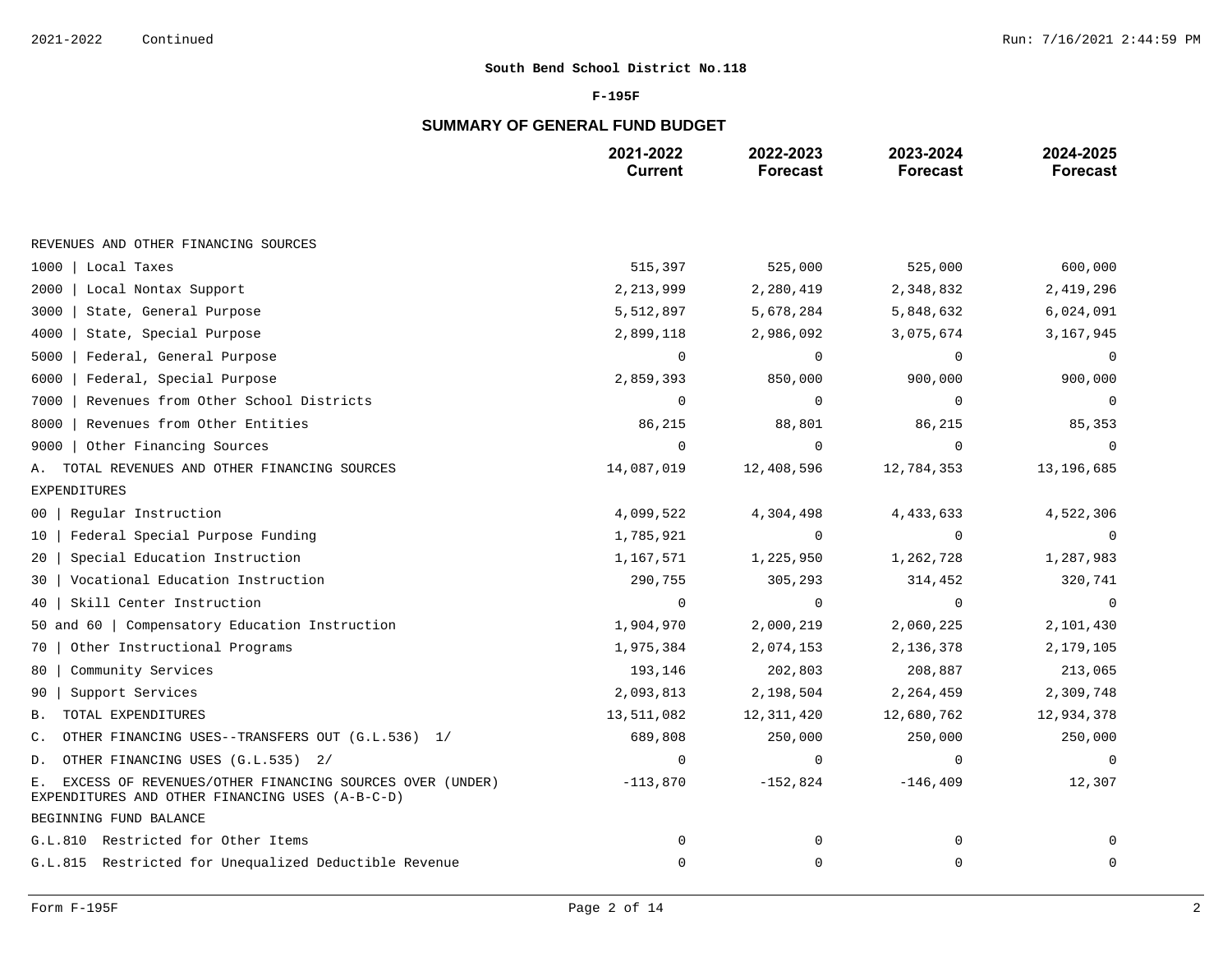#### **F-195F**

# **SUMMARY OF GENERAL FUND BUDGET**

|         |                                                       | 2021-2022<br><b>Current</b> | 2022-2023<br><b>Forecast</b> | 2023-2024<br><b>Forecast</b> | 2024-2025<br><b>Forecast</b> |
|---------|-------------------------------------------------------|-----------------------------|------------------------------|------------------------------|------------------------------|
| G.L.821 | Restricted for Carryover of Restricted Revenues       | $\mathbf 0$                 | 23,788                       | $\Omega$                     | $\Omega$                     |
| G.L.825 | Restricted for Skill Center                           | $\cap$                      | O                            | U                            |                              |
| G.L.828 | Restricted for Carryover of Food Service Revenue      | $\Omega$                    | $\Omega$                     | $\Omega$                     |                              |
| G.L.830 | Restricted for Debt Service                           | $\cap$                      | U                            |                              |                              |
| G.L.835 | Restricted for Arbitrage Rebate                       | n                           | O                            | U                            |                              |
| G.L.840 | Nonspendable Fund Balance-Inventory & Prepaid Items   | $\Omega$                    | O                            | $\Omega$                     |                              |
| G.L.845 | Restricted for Self-Insurance                         |                             | O                            |                              |                              |
| G.L.850 | Restricted for Uninsured Risks                        | <sup>0</sup>                | 0                            | O                            |                              |
| G.L.870 | Committed to Other Purposes                           | $\Omega$                    | O                            |                              |                              |
| G.L.872 | Committed to Economic Stabilization                   | $\cap$                      | O                            |                              |                              |
| G.L.875 | Assigned to Contingencies                             | $\Omega$                    | 0                            |                              |                              |
| G.L.884 | Assigned to Other Capital Projects                    | $\Omega$                    | O                            |                              |                              |
| G.L.888 | Assigned to Other Purposes                            | $\cap$                      | U                            | $\cap$                       |                              |
| G.L.890 | Unassigned Fund Balance                               | 868,613                     | 730,954                      | 601,918                      | 455,509                      |
| G.L.891 | Unassigned to Minimum Fund Balance Policy             | 431,387                     | 431,387                      | 431,387                      | 431,387                      |
|         | F. TOTAL BEGINNING FUND BALANCE                       | 1,300,000                   | 1,186,129                    | 1,033,305                    | 886,896                      |
|         | ENDING FUND BALANCE                                   |                             |                              |                              |                              |
| G.L.810 | Restricted for Other Items                            | 0                           | 0                            | $\mathbf 0$                  |                              |
|         | G.L.815 Restricted for Unequalized Deductible Revenue | $\Omega$                    | 0                            | U                            |                              |
| G.L.821 | Restricted for Carryover of Restricted Revenues       | 23,788                      | 0                            | $\Omega$                     |                              |
| G.L.825 | Restricted for Skill Center                           | 0                           | U                            | $\cap$                       |                              |
| G.L.828 | Restricted for Carryover of Food Service Revenue      | $\Omega$                    | O                            | O                            |                              |
| G.L.830 | Restricted for Debt Service                           | $\Omega$                    | $\Omega$                     | $\Omega$                     |                              |
| G.L.835 | Restricted for Arbitrage Rebate                       | $\mathbf 0$                 | U                            | $\cap$                       |                              |
| G.L.840 | Nonspendable Fund Balance-Inventory & Prepaid Items   | $\Omega$                    | 0                            | O                            |                              |
| G.L.845 | Restricted for Self-Insurance                         | $\cap$                      | 0                            | $\cap$                       |                              |
| G.L.850 | Restricted for Uninsured Risks                        | $\cap$                      | O                            | U                            |                              |
| G.L.870 | Committed to Other Purposes                           | <sup>0</sup>                | O                            | O                            |                              |
| G.L.872 | Committed to Economic Stabilization                   | <sup>0</sup>                | 0                            | O                            |                              |
| G.L.875 | Assigned to Contingencies                             |                             | U                            |                              |                              |
|         | G.L.884 Assigned to Other Capital Projects            | ∩                           | U                            | $\cap$                       |                              |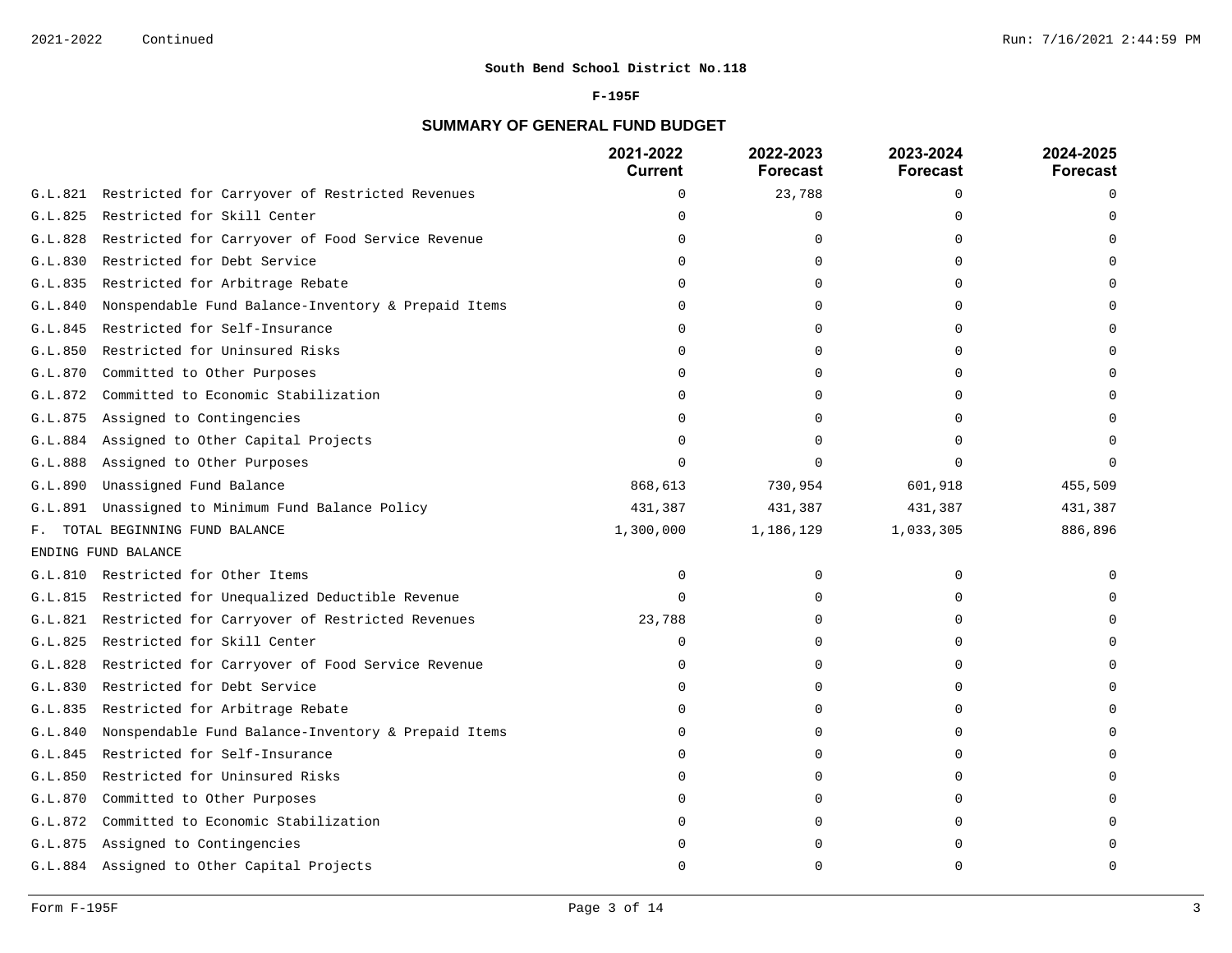#### **F-195F**

# **SUMMARY OF GENERAL FUND BUDGET**

|         |                                                | 2021-2022<br><b>Current</b> | 2022-2023<br><b>Forecast</b> | 2023-2024<br><b>Forecast</b> | 2024-2025<br>Forecast |
|---------|------------------------------------------------|-----------------------------|------------------------------|------------------------------|-----------------------|
| G.L.888 | Assigned to Other Purposes                     | <sup>0</sup>                |                              |                              | $\Omega$              |
| G.L.890 | Unassigned Fund Balance                        | 730,954                     | 601,918                      | 455,509                      | 467,819               |
| G.L.891 | Unassigned to Minimum Fund Balance Policy      | 431,387                     | 431,387                      | 431,387                      | 431,387               |
|         | H. TOTAL ENDING FUND BALANCE $(E+F, +OR-G)$ 3/ | 1,186,129                   | 1,033,305                    | 886,896                      | 899,203               |

1/ G.L. 536 is an account that is used to summarize actions for other financing uses transfers out.

2/ G.L. 535 is an account that is used to summarize actions for other financing uses such as long-term financing and debt extinguishments. Nonvoted debts may be serviced in the Debt Service Fund (DSF) rather than in the fund that received the debt proceeds. In order to provide the resources to retire the debt, a transfer is used by the General Fund, Capital Projects Fund, or Transportation Vehicle Fund to transfer resources to the DSF. Refer to Page DS3 for detail of estimated outstanding nonvoted bond detail information.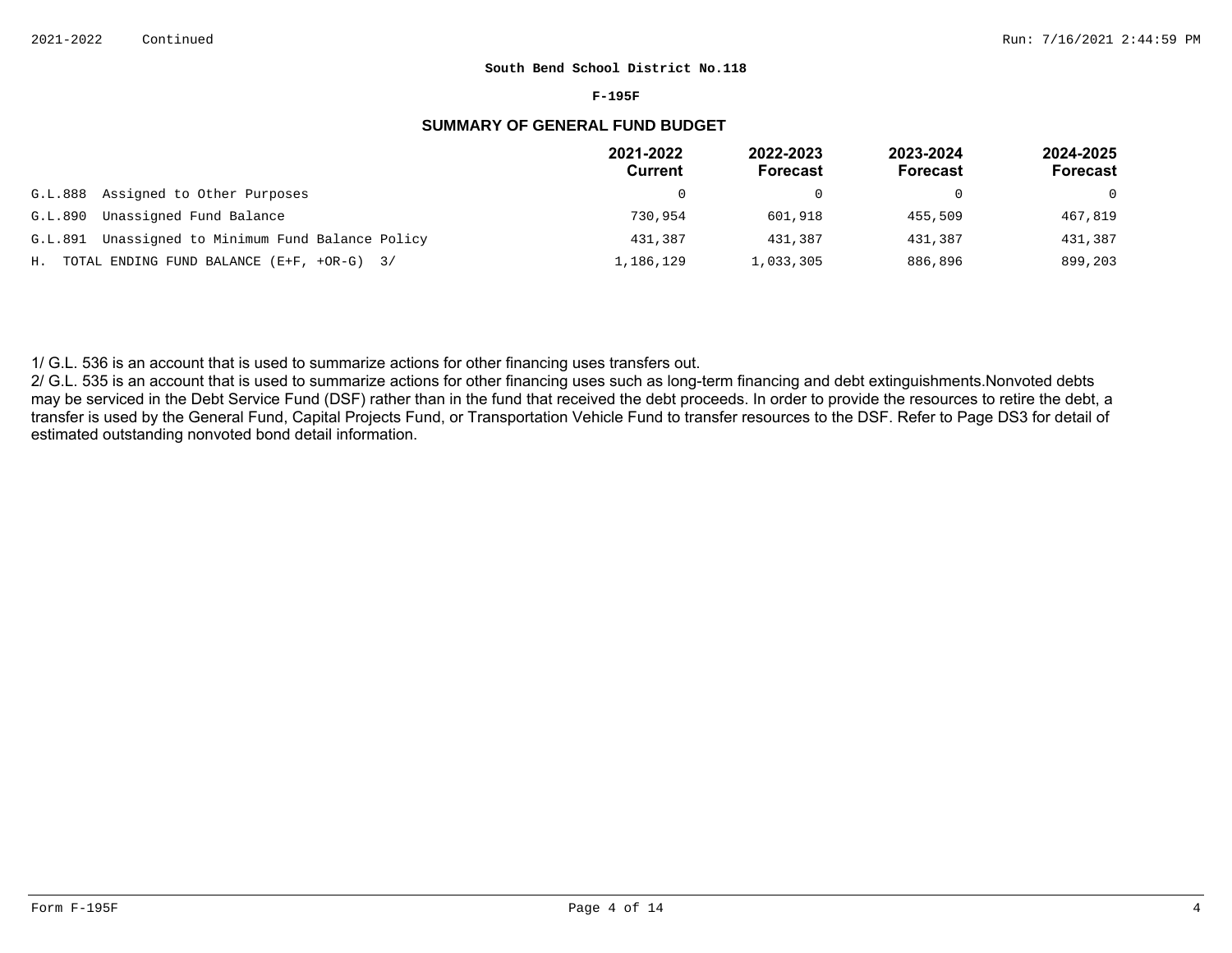### **F-195F**

# **SUMMARY OF ASSOCIATED STUDENT BODY FUND BUDGET**

|                                                                | 2021-2022<br><b>Current</b> | 2022-2023<br><b>Forecast</b> | 2023-2024<br><b>Forecast</b> | 2024-2025<br><b>Forecast</b> |
|----------------------------------------------------------------|-----------------------------|------------------------------|------------------------------|------------------------------|
|                                                                |                             |                              |                              |                              |
| <b>REVENUES</b>                                                |                             |                              |                              |                              |
| General Student Body<br>100                                    | 12,800                      | 12,800                       | 12,800                       | 12,800                       |
| Athletics<br>200                                               | 47,000                      | 47,000                       | 47,000                       | 47,000                       |
| Classes<br>300                                                 | 9,500                       | 9,500                        | 9,500                        | 9,500                        |
| Clubs<br>400                                                   | 77,300                      | 77,300                       | 77,300                       | 77,300                       |
| Private Moneys<br>600                                          | 2,000                       | 2,000                        | 2,000                        | 2,000                        |
| TOTAL REVENUES<br>Α.                                           | 148,600                     | 148,600                      | 148,600                      | 148,600                      |
| <b>EXPENDITURES</b>                                            |                             |                              |                              |                              |
| General Student Body<br>100                                    | 13,800                      | 13,800                       | 13,800                       | 13,800                       |
| 200<br>Athletics                                               | 47,000                      | 47,000                       | 47,000                       | 47,000                       |
| Classes<br>300                                                 | 9,500                       | 9,500                        | 9,500                        | 9,500                        |
| Clubs<br>400                                                   | 77,300                      | 77,300                       | 77,300                       | 77,300                       |
| Private Moneys<br>600                                          | 2,000                       | 2,000                        | 2,000                        | 2,000                        |
| TOTAL EXPENDITURES<br>Β.                                       | 149,600                     | 149,600                      | 149,600                      | 149,600                      |
| EXCESS OF REVENUES OVER (UNDER) EXPENDURES (A-B)<br>C.         | $-1,000$                    | $-1,000$                     | $-1,000$                     | $-1,000$                     |
| BEGINNING FUND BALANCE                                         |                             |                              |                              |                              |
| Restricted for Other Items<br>G.L.810                          | 4,800                       | 4,800                        | 4,800                        | 4,800                        |
| Restricted for Fund Purposes<br>G.L.819                        | 95,000                      | 94,000                       | 93,000                       | 92,000                       |
| Nonspendable Fund Balance-Inventory & Prepaid Items<br>G.L.840 | 0                           | 0                            | 0                            | $\mathbf 0$                  |
| Restricted for Uninsured Risks<br>G.L.850                      | 0                           | 0                            | 0                            | 0                            |
| Committed to Other Purposes<br>G.L.870                         | 0                           | 0                            | 0                            | $\Omega$                     |
| Assigned to Fund Purposes<br>G.L.889                           | $\Omega$                    | 0                            | 0                            | $\Omega$                     |
| Unassigned Fund Balance<br>G.L.890                             | $\Omega$                    | 0                            | $\mathbf 0$                  | $\Omega$                     |
| D. TOTAL BEGINNING FUND BALANCE                                | 99,800                      | 98,800                       | 97,800                       | 96,800                       |
| ENDING FUND BALANCE                                            |                             |                              |                              |                              |
| Restricted for Other Items<br>G.L.810                          | 4,800                       | 4,800                        | 4,800                        | 4,800                        |
| G.L.819<br>Restricted for Fund Purposes                        | 94,000                      | 93,000                       | 92,000                       | 91,000                       |
| Nonspendable Fund Balance-Inventory & Prepaid Items<br>G.L.840 | 0                           | 0                            | 0                            | 0                            |
| G.L.850<br>Restricted for Uninsured Risks                      | $\mathsf 0$                 | $\mathbf 0$                  | 0                            | 0                            |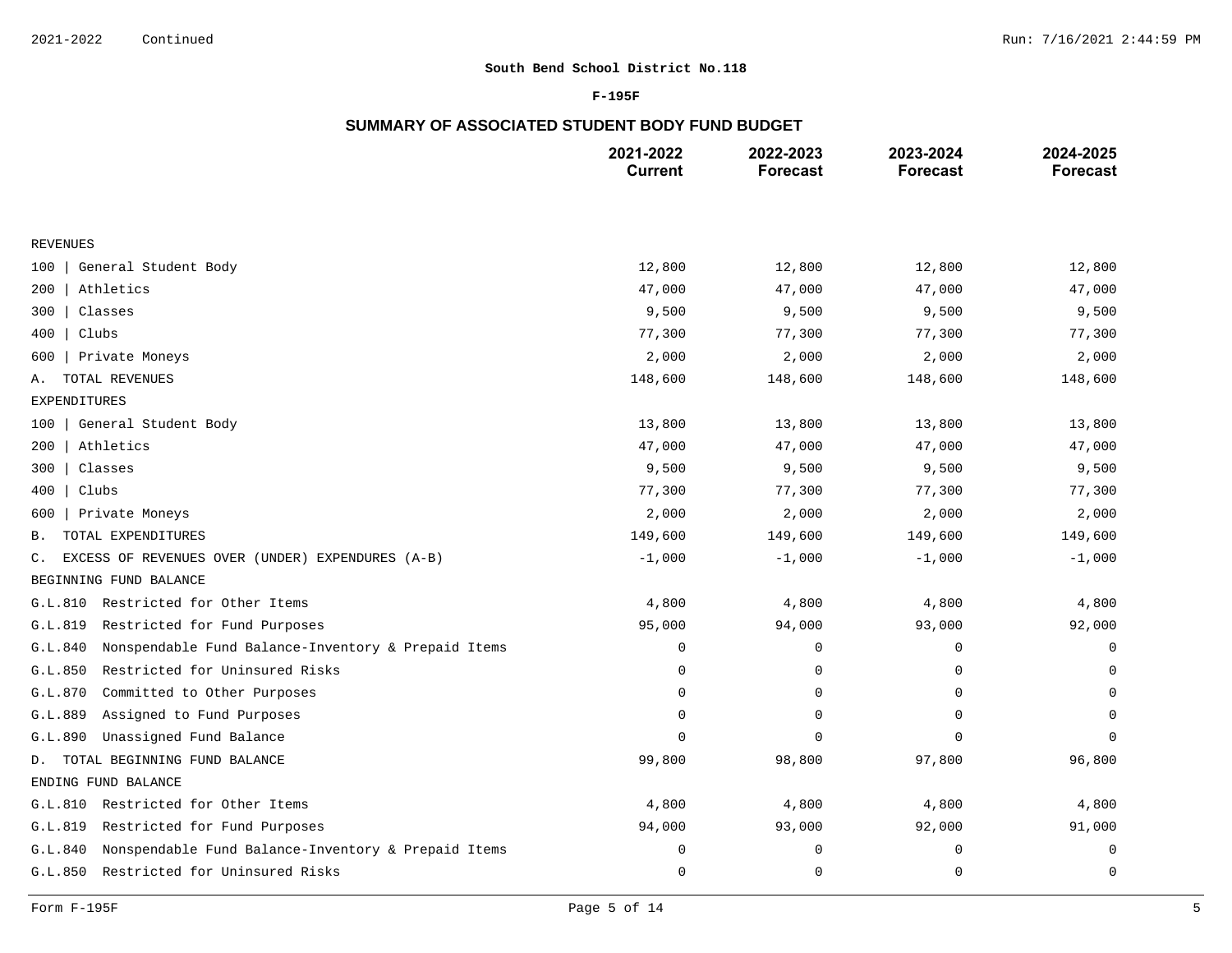#### **F-195F**

# **SUMMARY OF ASSOCIATED STUDENT BODY FUND BUDGET**

|                                        | 2021-2022<br>Current | 2022-2023<br><b>Forecast</b> | 2023-2024<br><b>Forecast</b> | 2024-2025<br>Forecast |
|----------------------------------------|----------------------|------------------------------|------------------------------|-----------------------|
| Committed to Other Purposes<br>G.L.870 | $\Omega$             |                              |                              | $\Omega$              |
| Assigned to Fund Purposes<br>G.L.889   | $\Omega$             |                              |                              | $\Omega$              |
| Unassigned Fund Balance<br>G.L.890     | $\Omega$             |                              |                              | $\Omega$              |
| F. TOTAL ENDING FUND BALANCE (C+D) 1/  | 98,800               | 97,800                       | 96,800                       | 95,800                |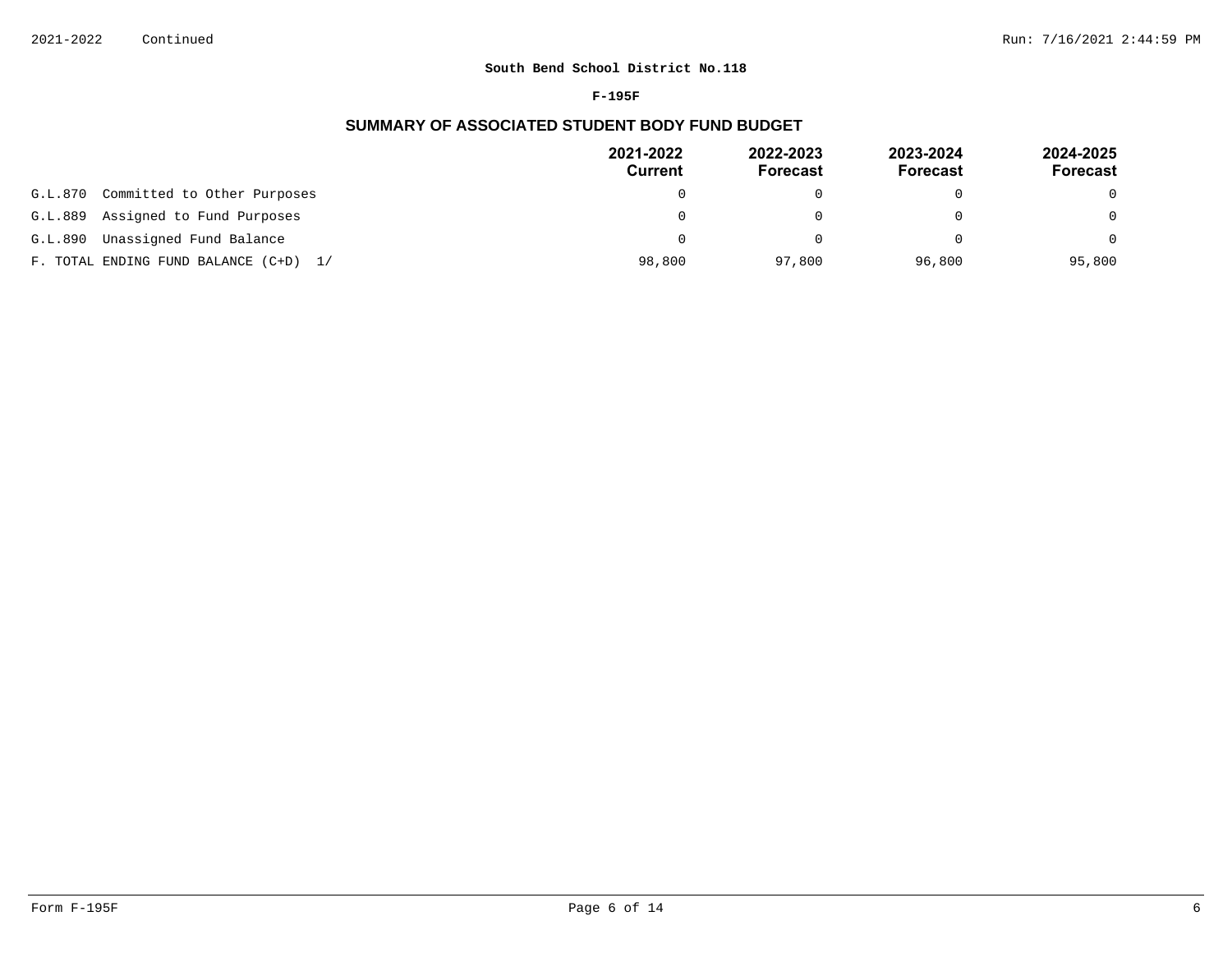### **F-195F**

# **SUMMARY OF DEBT SERVICE FUND BUDGET**

|                                                                                                                    | 2021-2022<br><b>Current</b> | 2022-2023<br><b>Forecast</b> | 2023-2024<br><b>Forecast</b> | 2024-2025<br><b>Forecast</b> |
|--------------------------------------------------------------------------------------------------------------------|-----------------------------|------------------------------|------------------------------|------------------------------|
|                                                                                                                    |                             |                              |                              |                              |
| REVENUES AND OTHER FINANCING SOURCES                                                                               |                             |                              |                              |                              |
| 1000<br>Local Taxes                                                                                                | 351,480                     | 360,000                      | 365,000                      | 365,000                      |
| 2000<br>Local Nontax Support                                                                                       | 350                         | 350                          | 350                          | 350                          |
| State, General Purpose<br>3000                                                                                     | $\Omega$                    | $\Omega$                     | $\Omega$                     | $\Omega$                     |
| Federal, General Purpose<br>5000                                                                                   | $\Omega$                    | $\Omega$                     |                              |                              |
| Other Financing Sources<br>9000                                                                                    | n                           | $\Omega$                     |                              | ∩                            |
| TOTAL REVENUES AND OTHER FINANCING SOURCES<br>Α.                                                                   | 351,830                     | 360,350                      | 365,350                      | 365,350                      |
| <b>EXPENDITURES</b>                                                                                                |                             |                              |                              |                              |
| Matured Bond Expenditures                                                                                          | 170,000                     | 180,000                      | 190,000                      | 200,000                      |
| Interest on Bonds                                                                                                  | 182,450                     | 177,200                      | 171,650                      | 164,800                      |
| Interfund Loan Interest                                                                                            | $\Omega$                    | $\mathbf 0$                  | $\Omega$                     | $\Omega$                     |
| Bond Transfer Fees                                                                                                 | 2,000                       | 2,000                        | 2,000                        | 2,000                        |
| Arbitrage Rebate                                                                                                   | $\Omega$                    | $\Omega$                     | $\Omega$                     | $\Omega$                     |
| UnderWriter's Fees                                                                                                 | $\Omega$                    | $\mathbf 0$                  | $\cap$                       | $\Omega$                     |
| TOTAL EXPENDITURES<br>В.                                                                                           | 354,450                     | 359,200                      | 363,650                      | 366,800                      |
| OTHER FINANCING USES--TRANSFERS OUT (G.L.536)<br>С.                                                                | $\Omega$                    | $\mathbf 0$                  | $\Omega$                     | $\Omega$                     |
| OTHER FINANCING USES (G.L.535)<br>D.                                                                               | O                           | $\Omega$                     |                              | $\cap$                       |
| EXCESS OF REVENUES/OTHER FINANCING SOURCES OVER / (UNDER)<br>Ε.<br>EXPENDITURES AND OTHER FINANCING USES (A-B-C-D) | $-2,619$                    | 1,150                        | 1,700                        | $-1,450$                     |
| BEGINNING FUND BALANCE                                                                                             |                             |                              |                              |                              |
| G.L.810 Restricted for Other Items                                                                                 | $\Omega$                    | $\mathbf 0$                  | $\Omega$                     | $\Omega$                     |
| Restricted for Debt Service<br>G.L.830                                                                             | 183,619                     | 180,999                      | 182,149                      | 183,849                      |
| G.L.835<br>Restricted for Arbitrage Rebate                                                                         | $\mathbf 0$                 | 0                            | $\Omega$                     | 0                            |
| G.L.870<br>Committed to Other Purposes                                                                             | O                           | 0                            |                              |                              |
| Assigned to Fund Purposes<br>G.L.889                                                                               | n                           | $\mathbf 0$                  |                              |                              |
| Unassigned Fund Balance<br>G.L.890                                                                                 | $\Omega$                    | $\Omega$                     |                              |                              |
| F. TOTAL BEGINNING FUND BALANCE                                                                                    | 183,619                     | 180,999                      | 182,149                      | 183,849                      |
| ENDING FUND BALANCE                                                                                                |                             |                              |                              |                              |
| G.L.810 Restricted for Other Items                                                                                 | $\mathbf 0$                 | 0                            | $\mathbf 0$                  | 0                            |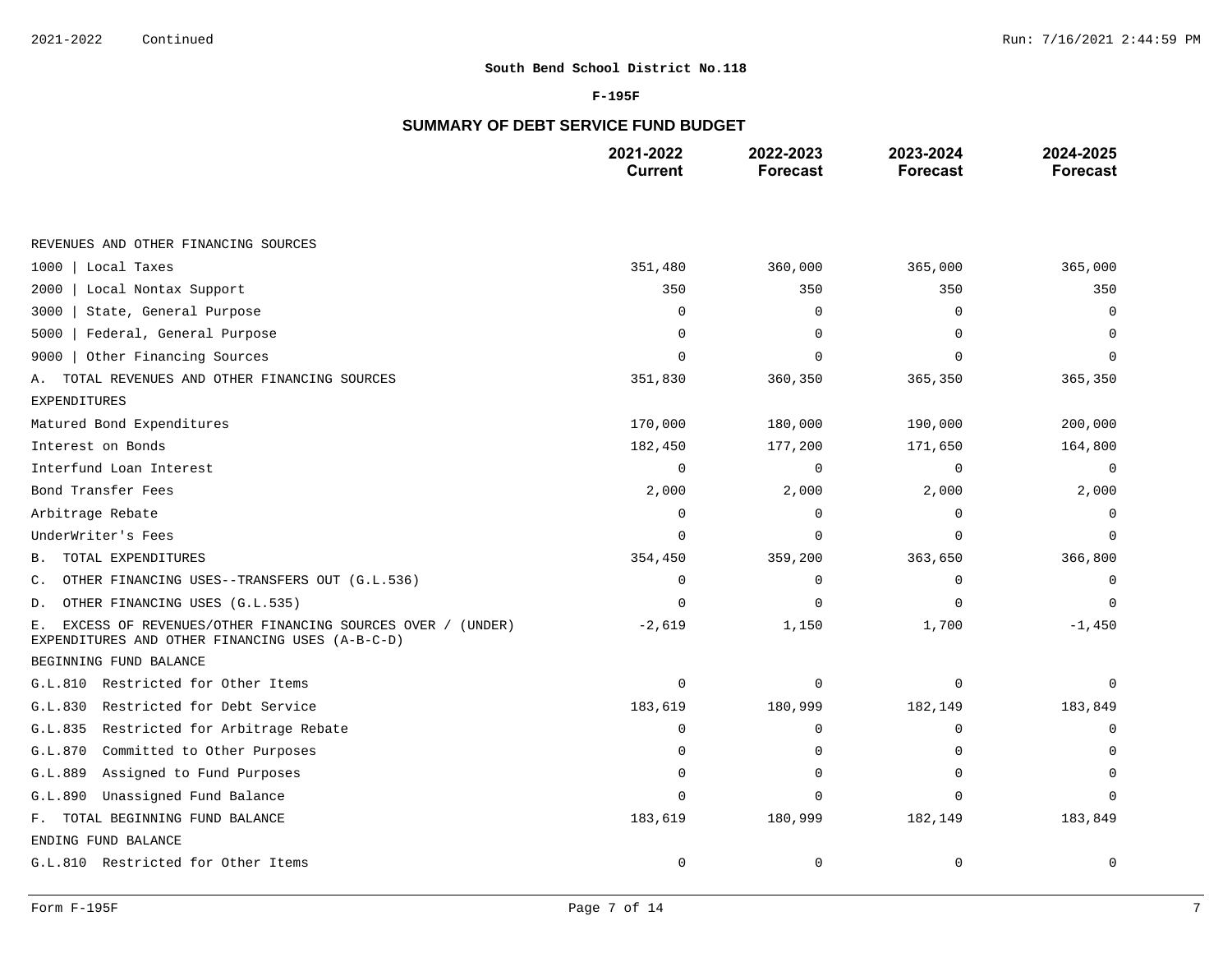#### **F-195F**

# **SUMMARY OF DEBT SERVICE FUND BUDGET**

|         |                                           | 2021-2022<br><b>Current</b> | 2022-2023<br><b>Forecast</b> | 2023-2024<br>Forecast | 2024-2025<br><b>Forecast</b> |
|---------|-------------------------------------------|-----------------------------|------------------------------|-----------------------|------------------------------|
| G.L.830 | Restricted for Debt Service               |                             |                              | 0                     | $\Omega$                     |
|         | G.L.835 Restricted for Arbitrage Rebate   | $\Omega$                    |                              | 0                     | $\Omega$                     |
| G.L.870 | Committed to Other Purposes               |                             |                              | $\Omega$              | $\Omega$                     |
| G.L.889 | Assigned to Fund Purposes                 | 180,999                     | 18,214                       | 183,849               | 182,399                      |
| G.L.890 | Unassigned Fund Balance                   |                             |                              |                       | $\Omega$                     |
|         | H. TOTAL ENDING FUND BALANCE (E+F, +OR-G) | 180,999                     | 182,149                      | 183,849               | 182,399                      |

1/ G.L. 536 is an account that is used to summarize actions for other financing uses-transfers out.

2/ G.L. 535 is an account that is used to summarize actions for other financing uses such as long-term financing and debt extingishments. Nonvoted debts may be serviced in the Debt Service Fund (DSF) rather than in the fund that received the debt proceeds. In order to provide the resources to retire the debt, a transfer is used by the General Fund, Capital Projects Fund, or Transportation Vehicle Fund to transfer resources to the DSF. Refer to Page DS4 for detail of estimated outstanding nonvoted bond detail information.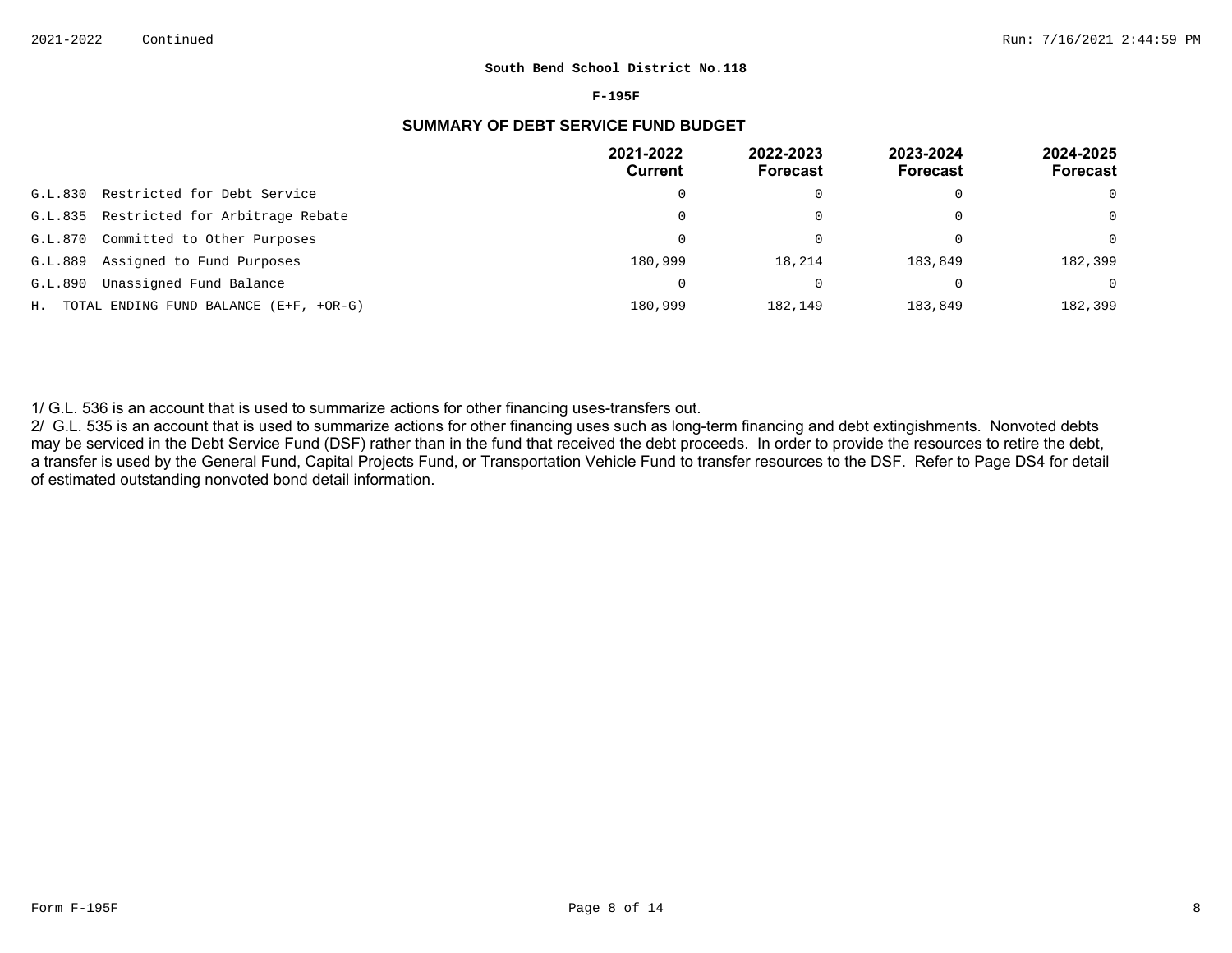#### **F-195F**

# **SUMMARY OF CAPITAL PROJECTS FUND BUDGET**

|                                                                                                                  | 2021-2022<br><b>Current</b> | 2022-2023<br><b>Forecast</b> | 2023-2024<br><b>Forecast</b> | 2024-2025<br><b>Forecast</b> |
|------------------------------------------------------------------------------------------------------------------|-----------------------------|------------------------------|------------------------------|------------------------------|
|                                                                                                                  |                             |                              |                              |                              |
| REVENUES AND OTHER FINANCING SOURCES                                                                             |                             |                              |                              |                              |
| 1000<br>Local Taxes                                                                                              | $\Omega$                    | $\mathbf 0$                  | $\Omega$                     |                              |
| 2000<br>Local Nontax Support                                                                                     | 500,500                     | $\Omega$                     | $\Omega$                     |                              |
| 3000<br>State, General Purpose                                                                                   | $\mathbf 0$                 | $\Omega$                     | $\Omega$                     |                              |
| State, Special Purpose<br>4000                                                                                   | 4,300,000                   | $\Omega$                     | ∩                            |                              |
| 5000<br>Federal, General Purpose                                                                                 | $\Omega$                    | $\Omega$                     | $\Omega$                     |                              |
| 6000<br>Federal, Special Purpose                                                                                 | $\Omega$                    | $\Omega$                     | $\Omega$                     |                              |
| Revenues from Other School Districts<br>7000                                                                     | $\Omega$                    | $\Omega$                     | ∩                            |                              |
| Revenues from Other Entities<br>8000                                                                             | ∩                           |                              | $\cap$                       |                              |
| Other Financing Sources<br>9000                                                                                  | 389,808                     | 150,000                      | 150,000                      | 150,000                      |
| TOTAL REVENUES AND OTHER FINANCING SOURCES<br>Α.                                                                 | 5,190,308                   | 150,000                      | 150,000                      | 150,000                      |
| <b>EXPENDITURES</b>                                                                                              |                             |                              |                              |                              |
| Sites<br>10                                                                                                      | 2,500,000                   | 1,000,000                    | 150,000                      | 150,000                      |
| Buildings<br>20                                                                                                  | 2,623,200                   | 236,856                      | 9,571                        | 9,571                        |
| Equipment<br>30                                                                                                  | $\Omega$                    | 0                            | $\Omega$                     | $\Omega$                     |
| Energy<br>40                                                                                                     | $\Omega$                    | $\mathbf 0$                  | $\Omega$                     | $\Omega$                     |
| Sales and Lease Expenditures<br>50                                                                               | O                           | $\Omega$                     | $\Omega$                     |                              |
| Bond Issuance Expenditures<br>60                                                                                 | $\Omega$                    | 0                            | $\Omega$                     |                              |
| Debt Expenditures<br>90                                                                                          | $\cap$                      | $\Omega$                     | $\cap$                       | ∩                            |
| TOTAL EXPENDITURES<br><b>B.</b>                                                                                  | 5,123,200                   | 1,236,856                    | 159,571                      | 159,571                      |
| OTHER FINANCING USES--TRANSFERS OUT (G.L.536) 1/<br>C.                                                           | $\mathbf 0$                 | 0                            | $\Omega$                     | 0                            |
| OTHER FINANCING USES (G.L.535) 2/<br>D.                                                                          | $\cap$                      | $\Omega$                     | $\Omega$                     | $\Omega$                     |
| EXCESS OF REVENUES/OTHER FINANCING SOURCES OVER (UNDER)<br>Е.<br>EXPENDITURES AND OTHER FINANCING USES (A-B-C-D) | 67,108                      | $-1,086,856$                 | $-9,571$                     | $-9,571$                     |
| BEGINNING FUND BALANCE                                                                                           |                             |                              |                              |                              |
| G.L.810 Restricted for Other Items                                                                               | $\Omega$                    | 0                            | $\Omega$                     |                              |
| Restricted for Skill Center<br>G.L.825                                                                           | O                           | 0                            | $\mathbf 0$                  |                              |
| Restricted for Debt Service<br>G.L.830                                                                           | n                           | $\Omega$                     | $\Omega$                     |                              |
| G.L.835 Restricted for Arbitrage Rebate                                                                          | $\Omega$                    | $\mathbf 0$                  | $\Omega$                     | 0                            |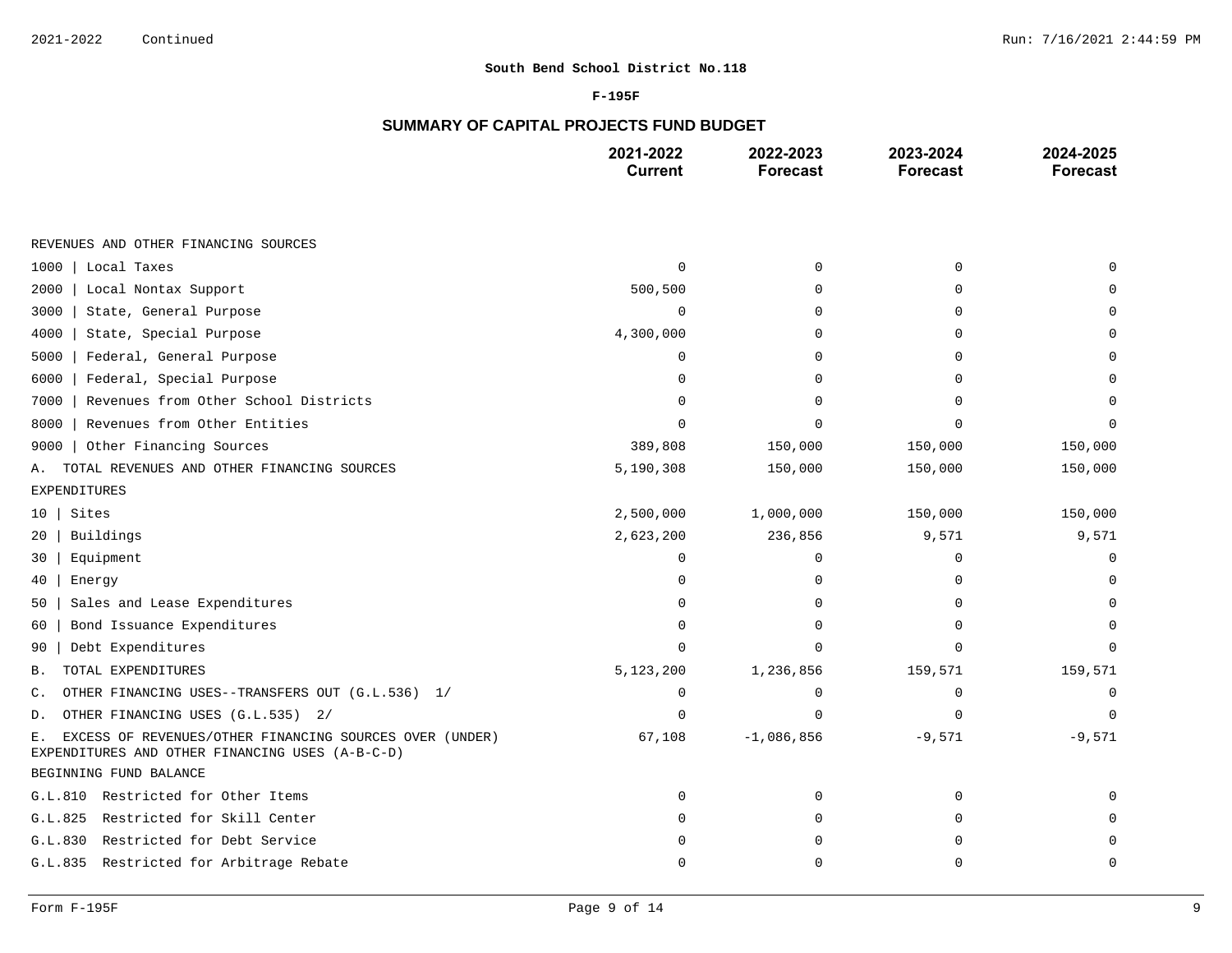### **F-195F**

# **SUMMARY OF CAPITAL PROJECTS FUND BUDGET**

|         |                                                     | 2021-2022<br><b>Current</b> | 2022-2023<br><b>Forecast</b> | 2023-2024<br><b>Forecast</b> | 2024-2025<br><b>Forecast</b> |
|---------|-----------------------------------------------------|-----------------------------|------------------------------|------------------------------|------------------------------|
| G.L.840 | Nonspendable Fund Balance-Inventory & Prepaid Items | $\Omega$                    | 0                            | $\Omega$                     | $\cap$                       |
| G.L.850 | Restricted for Uninsured Risks                      | $\Omega$                    | $\Omega$                     |                              |                              |
| G.L.861 | Restricted from Bond Proceeds                       | $\Omega$                    | 0                            |                              |                              |
| G.L.862 | Committed from Levy Proceeds                        | ∩                           | O                            |                              |                              |
| G.L.863 | Restricted from State Proceeds                      | ∩                           | $\Omega$                     |                              |                              |
| G.L.864 | Restricted from Federal Proceeds                    | $\cap$                      | 0                            |                              |                              |
| G.L.865 | Restricted from Other Proceeds                      | U                           | O                            |                              |                              |
| G.L.866 | Restricted from Impact Fee Proceeds                 | <sup>0</sup>                | O                            |                              |                              |
| G.L.867 | Restricted from Mitigation Fee Proceeds             | ∩                           | U                            |                              |                              |
| G.L.869 | Restricted from Undistributed Proceeds              | U                           | $\Omega$                     |                              |                              |
| G.L.870 | Committed to Other Purposes                         | $\Omega$                    | O                            |                              |                              |
| G.L.889 | Assigned to Fund Purposes                           | 1,377,333                   | 1,444,441                    | 357,585                      | 348,014                      |
| G.L.890 | Unassigned Fund Balance                             | $\mathbf 0$                 | $\Omega$                     | $\Omega$                     | $\Omega$                     |
| F.      | TOTAL BEGINNING FUND BALANCE                        | 1,377,333                   | 1,444,441                    | 357,585                      | 348,014                      |
|         | ENDING FUND BALANCE                                 |                             |                              |                              |                              |
| G.L.810 | Restricted for Other Items                          | $\mathbf 0$                 | $\Omega$                     | $\Omega$                     |                              |
| G.L.825 | Restricted for Skill Center                         | $\cap$                      | $\Omega$                     |                              |                              |
| G.L.830 | Restricted for Debt Service                         | n                           | $\Omega$                     |                              |                              |
| G.L.840 | Nonspendable Fund Balance-Inventory & Prepaid Items | $\Omega$                    | $\Omega$                     |                              |                              |
| G.L.835 | Restricted for Arbitrage Rebate                     | ∩                           | $\Omega$                     |                              |                              |
| G.L.850 | Restricted for Uninsured Risks                      | $\Omega$                    | $\Omega$                     |                              |                              |
| G.L.861 | Restricted from Bond Proceeds                       | ∩                           | O                            |                              |                              |
| G.L.862 | Committed from Levy Proceeds                        | n                           | 0                            |                              |                              |
| G.L.863 | Restricted from State Proceeds                      | U                           | $\Omega$                     |                              |                              |
| G.L.864 | Restricted from Federal Proceeds                    | ∩                           | O                            |                              |                              |
| G.L.865 | Restricted from Other Proceeds                      | ∩                           | $\Omega$                     |                              |                              |
| G.L.866 | Restricted from Impact Fee Proceeds                 |                             | $\Omega$                     |                              |                              |
| G.L.867 | Restricted from Mitigation Fee Proceeds             |                             | O                            |                              |                              |
| G.L.869 | Restricted from Undistributed Proceeds              |                             |                              |                              |                              |
| G.L.870 | Committed to Other Purposes                         |                             |                              |                              |                              |
| G.L.889 | Assigned to Fund Purposes                           | 1,444,441                   | 357,585                      | 348,585                      | 338,443                      |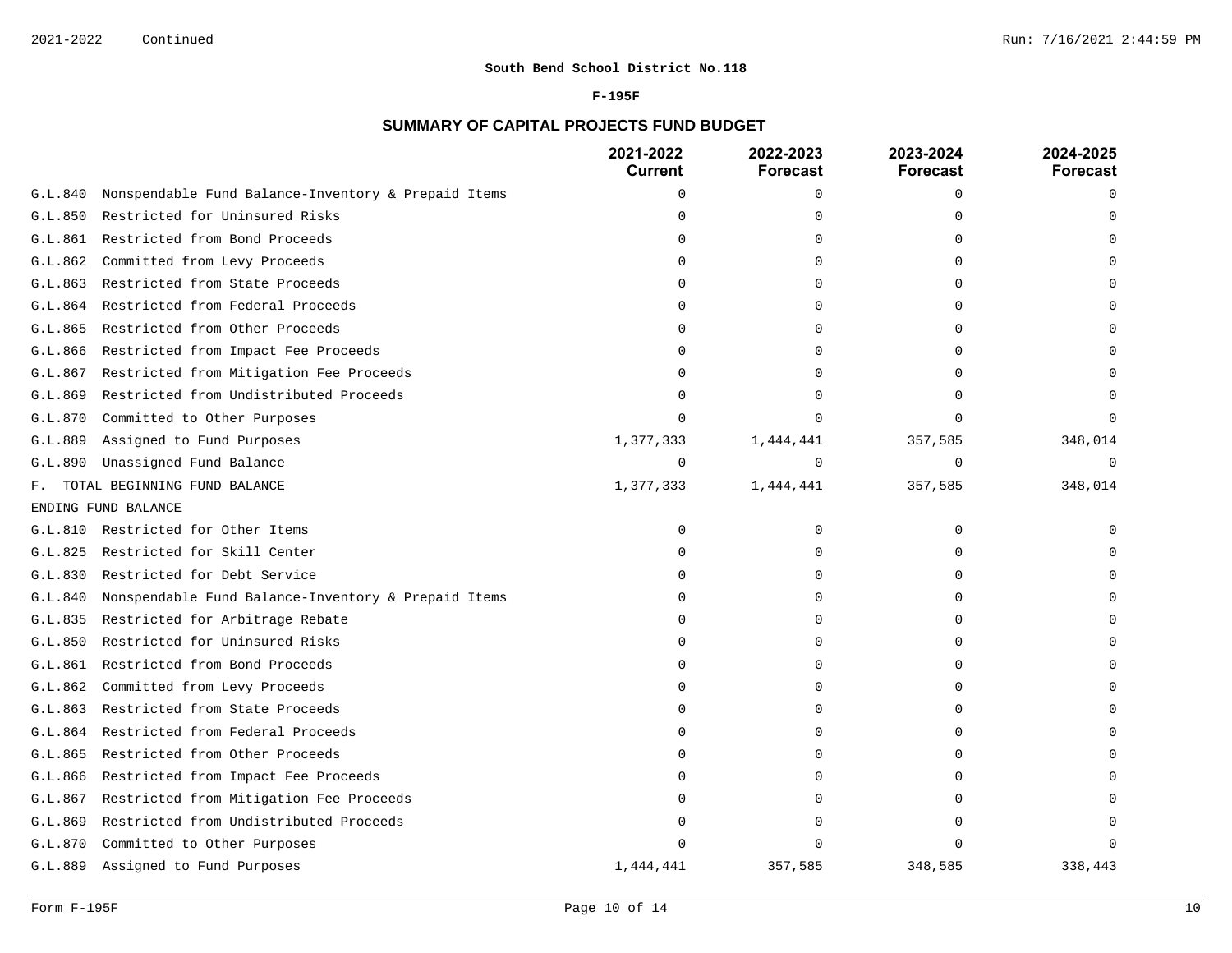#### **F-195F**

# **SUMMARY OF CAPITAL PROJECTS FUND BUDGET**

|                                              | 2021-2022<br>Current | 2022-2023<br><b>Forecast</b> | 2023-2024<br>Forecast | 2024-2025<br>Forecast |
|----------------------------------------------|----------------------|------------------------------|-----------------------|-----------------------|
| G.L.890 Unassigned Fund Balance              |                      | $^{\circ}$                   |                       | $\Omega$              |
| H. TOTAL ENDING FUND BALANCE (E+F, +OR-G) 3/ | 1,444,441            | 357,585                      | 348,014               | 338,443               |

1/ G.L. 536 is an account that is used to summarize actions for other financing uses--transfers out.

2/ G.L. 535 is an account that is used to summarize actions for other financing uses such as long-term financing and debt extingishments. Nonvoted debts may be serviced in the Debt Service Fund (DSF) rather than in the fund that received the debt proceeds. In order to provide the resources to retire the debt, a transfer is used by the General Fund, Capital Projects Fund, or Transportation Vehicle Fund to transfer resources to the DSF.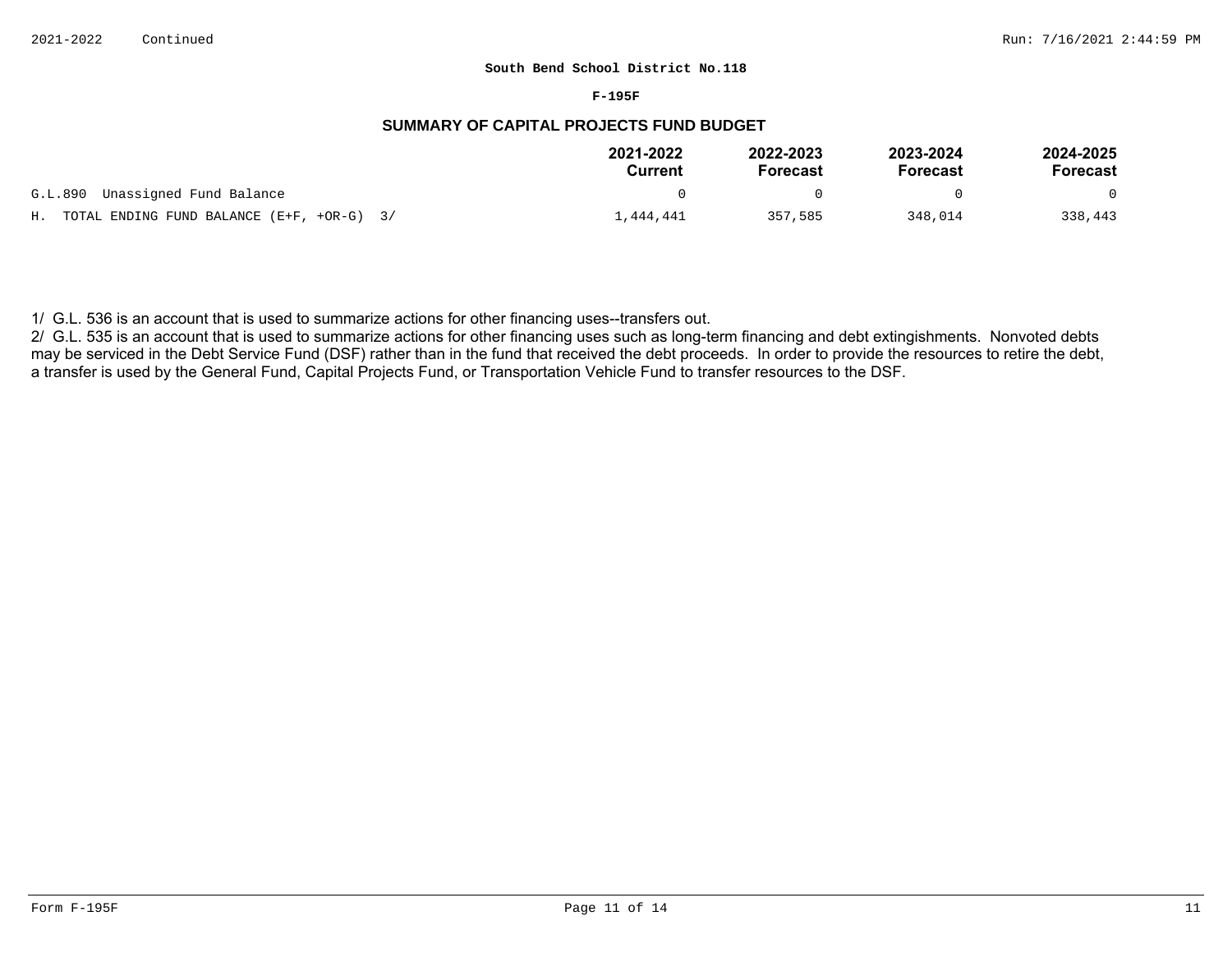#### **F-195F**

# **SUMMARY OF TRANSPORTATION VEHICLE FUND BUDGET**

|                                                            | 2021-2022<br><b>Current</b> | 2022-2023<br><b>Forecast</b> | 2023-2024<br><b>Forecast</b> | 2024-2025<br><b>Forecast</b> |
|------------------------------------------------------------|-----------------------------|------------------------------|------------------------------|------------------------------|
|                                                            |                             |                              |                              |                              |
| REVENUES AND OTHER FINANCING SOURCES                       |                             |                              |                              |                              |
| Local Property Tax<br>1100                                 | $\mathbf 0$                 | $\mathbf 0$                  | $\mathbf 0$                  |                              |
| Sale of Tax Title Property<br>1300                         | $\Omega$                    | $\mathbf 0$                  | $\Omega$                     |                              |
| Local in lieu of Taxes<br>1400                             | 0                           | $\mathbf 0$                  | $\mathbf 0$                  |                              |
| Timber Excise Tax<br>1500                                  | 0                           | 0                            | 0                            | U                            |
| County-Administered Forests<br>1600                        | $\Omega$                    | $\Omega$                     | $\Omega$                     | U                            |
| Other Local Taxes<br>1900                                  | $\Omega$                    | 0                            | $\Omega$                     | $\Omega$                     |
| 2200<br>Sales of Goods, Supplies, and Services, Unassigned | 0                           | $\mathbf 0$                  | $\mathbf 0$                  | $\Omega$                     |
| 2300<br>Investment Earnings                                | 500                         | 500                          | 500                          | 500                          |
| Gifts and Donations<br>2500                                | $\mathbf 0$                 | $\mathbf 0$                  | $\mathbf 0$                  | $\mathbf 0$                  |
| Fines and Damages<br>2600                                  | 0                           | $\mathbf 0$                  | $\mathbf 0$                  | 0                            |
| Rentals and Leases<br>2700                                 | 0                           | 0                            | 0                            | U                            |
| 2800<br>Insurance Recoveries                               | $\Omega$                    | $\Omega$                     | $\cap$                       |                              |
| 2900<br>Local Support Nontax, Unassigned                   | $\Omega$                    | 0                            | $\Omega$                     |                              |
| 3600<br>State Forests                                      | $\Omega$                    | $\mathbf 0$                  | $\Omega$                     |                              |
| Special Purpose-Unassigned<br>4100                         | $\Omega$                    | 0                            | $\Omega$                     |                              |
| 4300<br>Other State Agencies-Unassigned                    | $\Omega$                    | $\Omega$                     | $\Omega$                     | 0                            |
| 4499<br>Transportation Reimbursement Depreciation          | 47,712                      | 50,000                       | 50,000                       | 50,000                       |
| General Purposes Direct Federal Grants-Unassigned<br>5200  | 0                           | 0                            | 0                            | O                            |
| 5300<br>Impact Aid, Maintenance and Operation              | $\Omega$                    | $\Omega$                     | U                            |                              |
| Federal in lieu of Taxes<br>5400                           | $\Omega$                    | $\mathbf 0$                  | $\Omega$                     |                              |
| 5600<br>Qualified Bond Interest Credit-Federal             | 0                           | $\mathbf 0$                  | $\Omega$                     |                              |
| Special Purpose-OSPI Unassigned<br>6100                    | $\Omega$                    | 0                            | $\Omega$                     |                              |
| 6200<br>Direct Special Purpose Grants                      | $\Omega$                    | $\mathbf 0$                  | $\Omega$                     |                              |
| Federal Grants Through Other Entities-Unassigned<br>6300   | O                           | $\mathbf 0$                  | $\Omega$                     |                              |
| Governmental Entities<br>8100                              | n                           | 0                            | $\Omega$                     |                              |
| 8500<br>NonFederal ESD                                     | n                           | $\Omega$                     | U                            |                              |
| 9100<br>Sale of Bonds                                      | U                           | $\Omega$                     | U                            |                              |
| 9300<br>Sale of Equipment                                  | U                           | $\Omega$                     | $\Omega$                     | 0                            |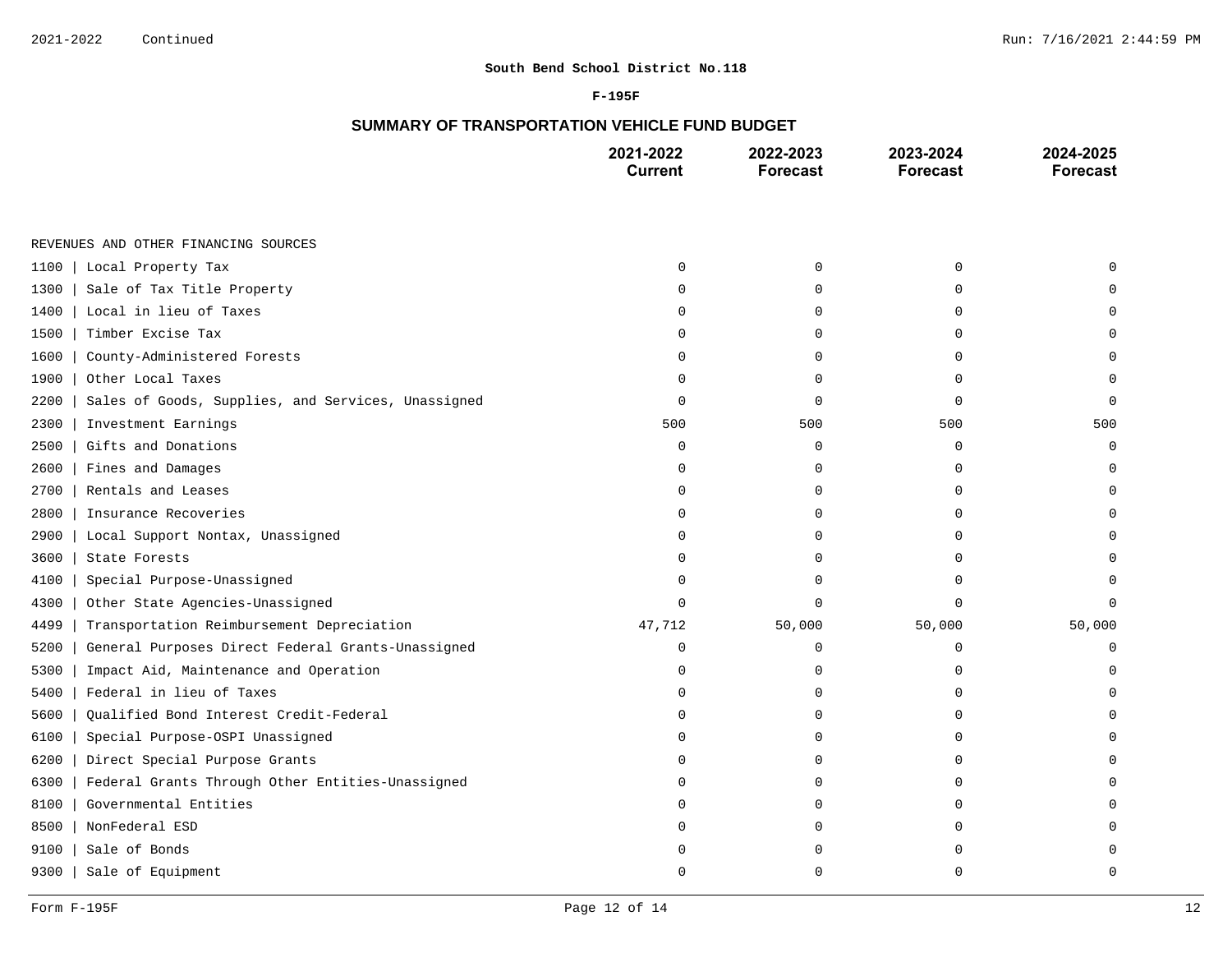### **F-195F**

# **SUMMARY OF TRANSPORTATION VEHICLE FUND BUDGET**

|                                                                                                                          | 2021-2022<br><b>Current</b> | 2022-2023<br>Forecast | 2023-2024<br><b>Forecast</b> | 2024-2025<br><b>Forecast</b> |
|--------------------------------------------------------------------------------------------------------------------------|-----------------------------|-----------------------|------------------------------|------------------------------|
| Compensated Loss of Fixed Assets<br>9400                                                                                 | $\Omega$                    | $\Omega$              | $\Omega$                     | $\Omega$                     |
| Long-Term Financing<br>9500                                                                                              | $\Omega$                    | 0                     | $\Omega$                     | $\Omega$                     |
| TOTAL REVENUES, OTHER FINANCING SOURCES (less transfers)<br>А.                                                           |                             |                       |                              |                              |
| 9900 TRANSFERS IN (from the General Fund)<br>Β.                                                                          | 300,000                     | 100,000               | 100,000                      | 100,000                      |
| TOTAL REVENUES AND OTHER FINANCING SOURCES<br>С.                                                                         | 348,212                     | 150,500               | 150,500                      | 150,500                      |
| <b>EXPENDITURES</b>                                                                                                      |                             |                       |                              |                              |
| 33 Transportation Equipment Purchases - formerly Act 57 Cash<br>Purchases/Rebuilding of Transportation Equipment         | 300,000                     | 0                     | 150,000                      | $\mathbf 0$                  |
| 34 Transportation Equimpment Major Repair - formerly Act 58<br>Contract Purchases/Rebuilding of Transportation Equipment | $\mathbf 0$                 | 0                     | $\Omega$                     | $\Omega$                     |
| 61 Bond/Levy Issuance and/or Election                                                                                    | $\Omega$                    | $\Omega$              | $\Omega$                     |                              |
| 91 Principal - formerly Act 84                                                                                           | 12,671                      | 13,203                | $\Omega$                     |                              |
| 92 Interest 1/ - formerly Act. 83                                                                                        | 1,087                       | 555                   | $\Omega$                     | $\Omega$                     |
| 93 Arbitrage Rebate                                                                                                      | $\Omega$                    | ∩                     | $\cap$                       |                              |
| TOTAL EXPENDITURES<br>D.                                                                                                 | 313,758                     | 13,758                | 150,000                      |                              |
| OTHER FINANCING USES--TRANSFERS OUT (G.L.536) 2/<br>Ε.                                                                   | 0                           | $\Omega$              | 0                            |                              |
| OTHER FINANCING USES (G.L.535) 3/<br>F.                                                                                  | $\Omega$                    | $\Omega$              | $\Omega$                     | $\Omega$                     |
| EXCESS OF REVENUES/OTHER FINANCING SOURCES OVER (UNDER)<br>G.<br>EXPENDITURES AND OTHER FINANCING USES (C-D-E-F)         | 34,454                      | 136,742               | 500                          | 150,500                      |
| BEGINNING FUND BALANCE                                                                                                   |                             |                       |                              |                              |
| G.L.810 Restricted for Other Items                                                                                       | $\Omega$                    | $\Omega$              | $\Omega$                     | $\Omega$                     |
| G.L.819<br>Restricted for Fund Purposes                                                                                  | $\Omega$                    | 88,252                | 224,994                      | 225,494                      |
| Restricted for Debt Service<br>G.L.830                                                                                   | O                           | $\Omega$              | $\Omega$                     | $\Omega$                     |
| Restricted for Arbitrage Rebate<br>G.L.835                                                                               | $\Omega$                    | 0                     | $\Omega$                     | $\Omega$                     |
| Restricted for Uninsured Risks<br>G.L.850                                                                                | O                           | $\Omega$              | $\Omega$                     |                              |
| G.L.870<br>Committed to Other Purposes                                                                                   | $\Omega$                    | 0                     | $\Omega$                     |                              |
| Assigned to Fund Purposes<br>G.L.889                                                                                     | U                           | $\Omega$              | $\Omega$                     |                              |
| Unassigned Fund Balance<br>G.L.890                                                                                       | 53,798                      | $\Omega$              | $\Omega$                     |                              |
| H. TOTAL BEGINNING FUND BALANCE                                                                                          | 53,798                      | 88,252                | 224,994                      | 225,494                      |
| ENDING FUND BALANCE                                                                                                      |                             |                       |                              |                              |
| G.L.810 Restricted for Other Items                                                                                       | O                           | $\Omega$              | $\Omega$                     | $\Omega$                     |
| G.L.819 Restricted for Fund Purposes                                                                                     | 88,252                      | 224,994               | 225,494                      | 375,994                      |